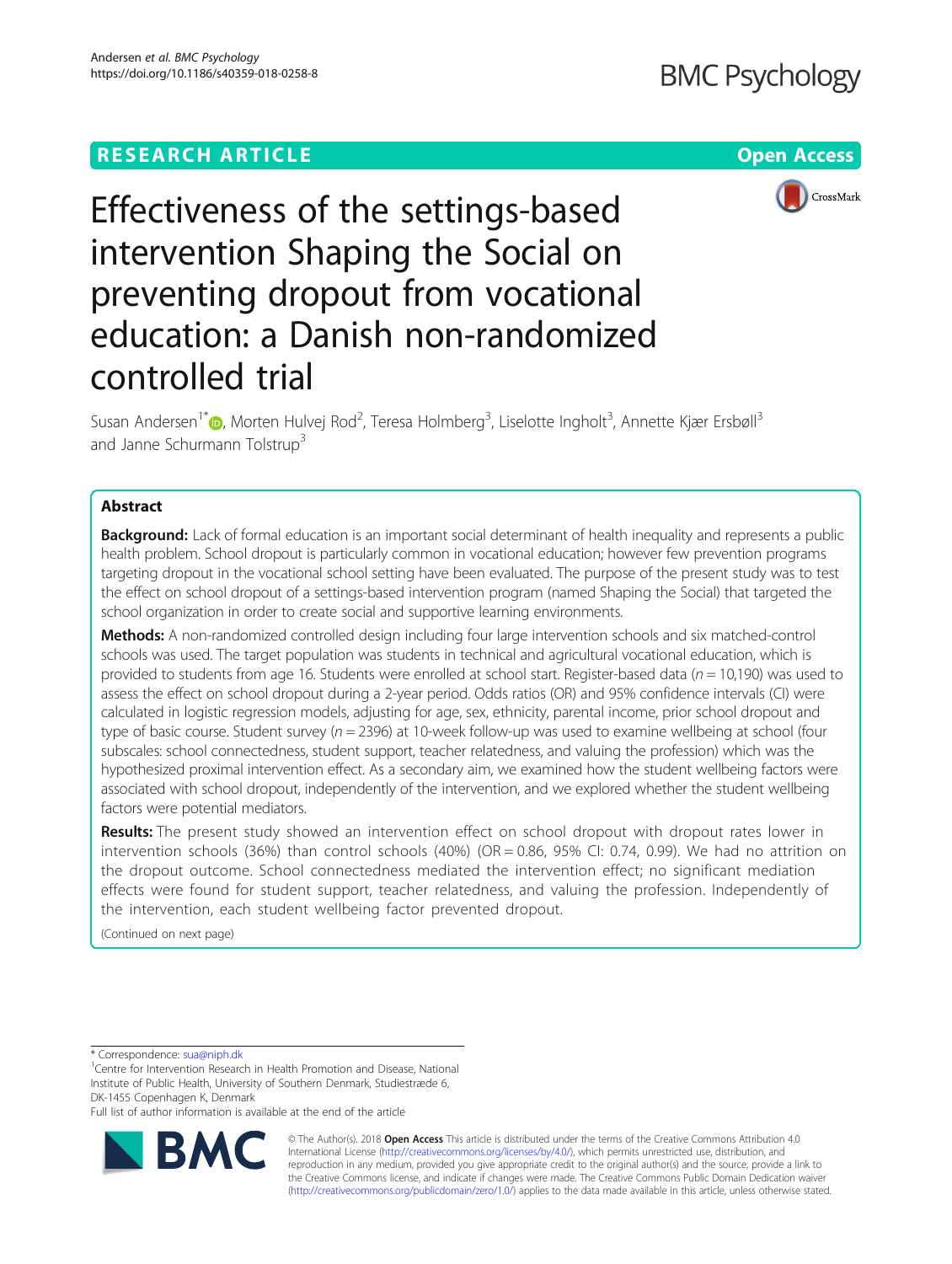## (Continued from previous page)

**Conclusions:** Findings from this study suggest that a comprehensive, multicomponent school-based intervention could prevent dropout from vocational education by promoting school connectedness; nevertheless, the dropout rate remained high. Our results point to the need to explore how to further improve the wellbeing at school among young people in vocational education.

Trials registration: ISRCTN, [ISRCTN57822968.](http://www.isrctn.com/ISRCTN57822968) Registered 16 January 2013 (retrospective registered).

Keywords: Student dropouts, Prevention, Social environment, Wellbeing, Settings-based intervention

## Background

Education is associated with good health and increased life expectancy [\[1\]](#page-9-0). Lower education or lack of formal education may lead to poorer health because of higher occupational risks, more risky health behavior, unemployment and lack of economic resources [\[2\]](#page-9-0). There is a clear need to reduce the high dropout rates from vocational education (about 50%) [\[3](#page-9-0)]. Vocational education prepares students for immediate entry into the labor market as a skilled worker; as such the education tends to attract students who prefer non-academic learning [\[4\]](#page-9-0). From a life-course perspective, dropout is seen as the culmination of a long process of disengagement from school and is associated with poor academic performance and adverse socioeconomic conditions [[5](#page-9-0), [6\]](#page-9-0); factors that might be hard to modify. Structural interventions targeting the social processes that take place within school offer a promising way to increase the completion of education [\[5,](#page-9-0) [7](#page-9-0)].

Settings-based health promotion is based on the idea that changes in people's health and behavior are easier to achieve by focusing on the organizational culture, instead of directly on individuals [\[8\]](#page-9-0). Such an approach presents an opportunity to reach all students through their everyday life at school by improving their circumstances and the immediate determinants of dropout [[9](#page-9-0)]. The effect of settings-based interventions in upper-secondary vocational educations remains to be evaluated. Two systematic reviews have shown that improvement of the social environment at school has beneficial effects on school connectedness [\[10\]](#page-9-0) and dropout [\[11](#page-9-0)]; neither reviews investigated the effect on students above the age of 16. A review that included high school students in older ages reported mixed effects, and the authors called for multicomponent interventions that address the school's organizational structure [\[7\]](#page-9-0). Schools can use strategies that develop positive social relations which may enhance participation in educational activities and commitment to school [[12](#page-9-0)–[14](#page-10-0)]. E.g., in their study of Dutch upper-secondary vocational education, Elffers et al. [\[15](#page-10-0)] found that good relationships with classmates enhance the students' sense of belonging to school. In Tinto's model of college dropout, both academic integration and social integration are major predictors of dropout [\[16](#page-10-0)]. Academic and social integration result from students' interaction with the various dimensions of the school setting: teachers, classmates, institutional

climate, and the curriculum [\[16](#page-10-0)]. In schools offering vocational education, cigarette smoking can be an influential aspect of the social environment for two reasons: the smoking prevalence is particularly high [[17](#page-10-0)–[19\]](#page-10-0) and young people use smoking to socialize and to gain acceptance from fellow students [[20\]](#page-10-0). However, the peer group processes around smoking may diminish the students' focus on the accomplishment of professional skills, in turn leading to problems in passing the final examination [\[21](#page-10-0)].

Shaping the Social was a settings-based intervention aiming to strengthen students' social relations and increase participation in educational activities with the overall purpose of reducing dropout from vocational education [\[21](#page-10-0), [22\]](#page-10-0). The intervention program included components centered on improving the way schools welcome new students and components centered on enhancements of student participation in everyday school life by integrating social and educational activities. The latter included class meetings every morning, break policy and a pleasant physical environment.

## Aim

The primary aim of this paper was to examine the effect of the Shaping the Social intervention on school dropout during a 2 year follow-up period. As a secondary aim, we examined how wellbeing at school may impact school dropout. We hypothesized that students in the intervention group would report better wellbeing at school than the control group, and that higher perceived wellbeing at school would reduce the risk of dropping out of school. Therefore, as an exploratory aim, we explored whether there was any evidence to suggest that an intervention effect on dropout was mediated through improved wellbeing at school.

## Methods

## Setting

In the Danish educational system, young people from the age of 16 can choose to continue from compulsory school into upper secondary education; either general education (high school) or vocational education. Almost half of every youth cohort starts in a vocational program, some after being enrolled in a high school. The vocational education is initiated by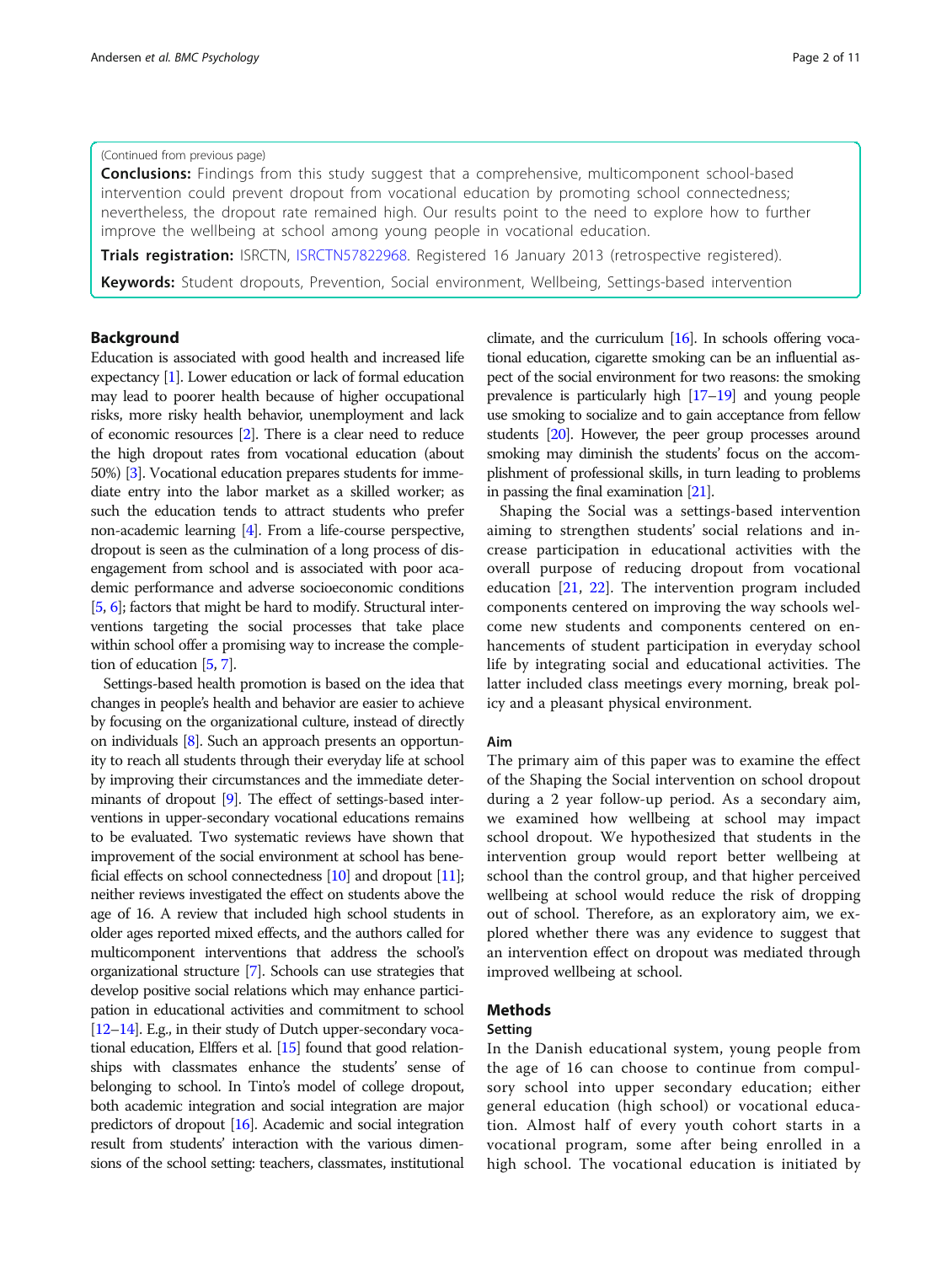a basic course with duration of between 20 and 60 weeks and followed by a main program that generally takes about 3 years and require an apprenticeship agreement.

## Study design

A non-randomized controlled trial was used including four intervention and six matched-control schools. In 2009 and 2010, four large vocational schools in urban areas distributed across Denmark were involved in developing the intervention. Inclusion criteria were vocational schools that offered a wide variety of educational programs and which were willing to participate in the development of the intervention. When the final program was presented to the school management, they enrolled more than twice as many departments as had participated in the development phase. Characteristics of the intervention schools were used to select the control schools. Control schools were matched to intervention schools with regard to large school size (≥800 students), urban/suburban location and basic courses within construction, electricity, information technology, auto mechanic, media production, or agriculture. Sixteen schools were eligible, from which eight control schools were selected on the basis of geographic diversity. Of these eight schools, six agreed to participate as control school. One school withdrew due to low resources, and another due to participation in too many projects.

We chose the non-randomized design for two main reasons: (i) There were only 46 technical or agricultural vocational schools in Denmark with substantial differences in size and educational program and if we had randomized within schools, we considered a carry-over effect to be very likely, and (ii) the schools involved in the development phase expected to become intervention schools. Health promotion programs in schools work better if they take a whole-school approach in which schools are involved in developing the program, ensuring that the school's needs as well as local and evidence-based solutions are incorporated.

The intervention was implemented in basic courses that started between October 2011 and October 2012. Control schools continued with their normal practice. The study design is described further elsewhere [[23\]](#page-10-0).

## Participants

## Register-based data

The student population was identified in the Student Register [\[24](#page-10-0)] at Statistics Denmark by: (1) school address, (2) type of vocational cluster and (3) date of school start from 1st October 2011 until 31st October 2012. The Student Register contains individual-level information on all persons registered to education, and data are generated from all educational institutions' administrative records each year. All residents in Denmark have a unique personal identification number; information within and across years was linked through this. The students were followed during a 2–year period. The reason for the long follow-up period was large variability in the length of basic courses depending on the educational program and the students' prior qualifications.

## Survey data

To study students' wellbeing at school, we invited a part of the total student population for participation in two surveys; during the first week of school (i.e., baseline) and at 10-week follow-up. A web-based teacher survey on implementation was also collected after 10 weeks. We employed 10-week assessments because one basic course (the painter course) only lasted 10 weeks. The students filled out webbased questionnaires in the classroom. Non-respondents received a code to the questionnaire by the postal system, e-mail and Short Message Service (SMS). In the questionnaires, the students were asked for their personal identification number in order to link to register data.

## Shaping the social intervention

The intervention program was developed in collaboration with intervention schools. Several of the intervention components were inspired by best practices which we combined in a multifaceted and comprehensive approach. A few components were optional in order to accommodate the variability in the daily practice and approaches between schools.

The mandatory components included:

- (i) Incoming students and their parents (or other relatives) are invited to a preliminary meeting before school starts. At the meeting, a teacher presents the education and a guided tour around the school's facilities is offered. If possible, an older student is the tour guide.
- (ii) Welcoming activities during the first school day, including classrooms prepared for a festive reception, welcome speech, person-to-person introduction, and presentation of the curriculum and course content. During the day products of former students are displayed and the new students begin working on an assignment relevant to their education.
- (iii)Comprehensive and updated timetable is delivered to the students to avoid confusion and make them able to organize their day. The timetable must contain a clear description of course, meetings times, room assignments and clothing requirements. Once in the introduction period a teacher goes through the curriculum and timetable in order to raise awareness that absence can be a problem.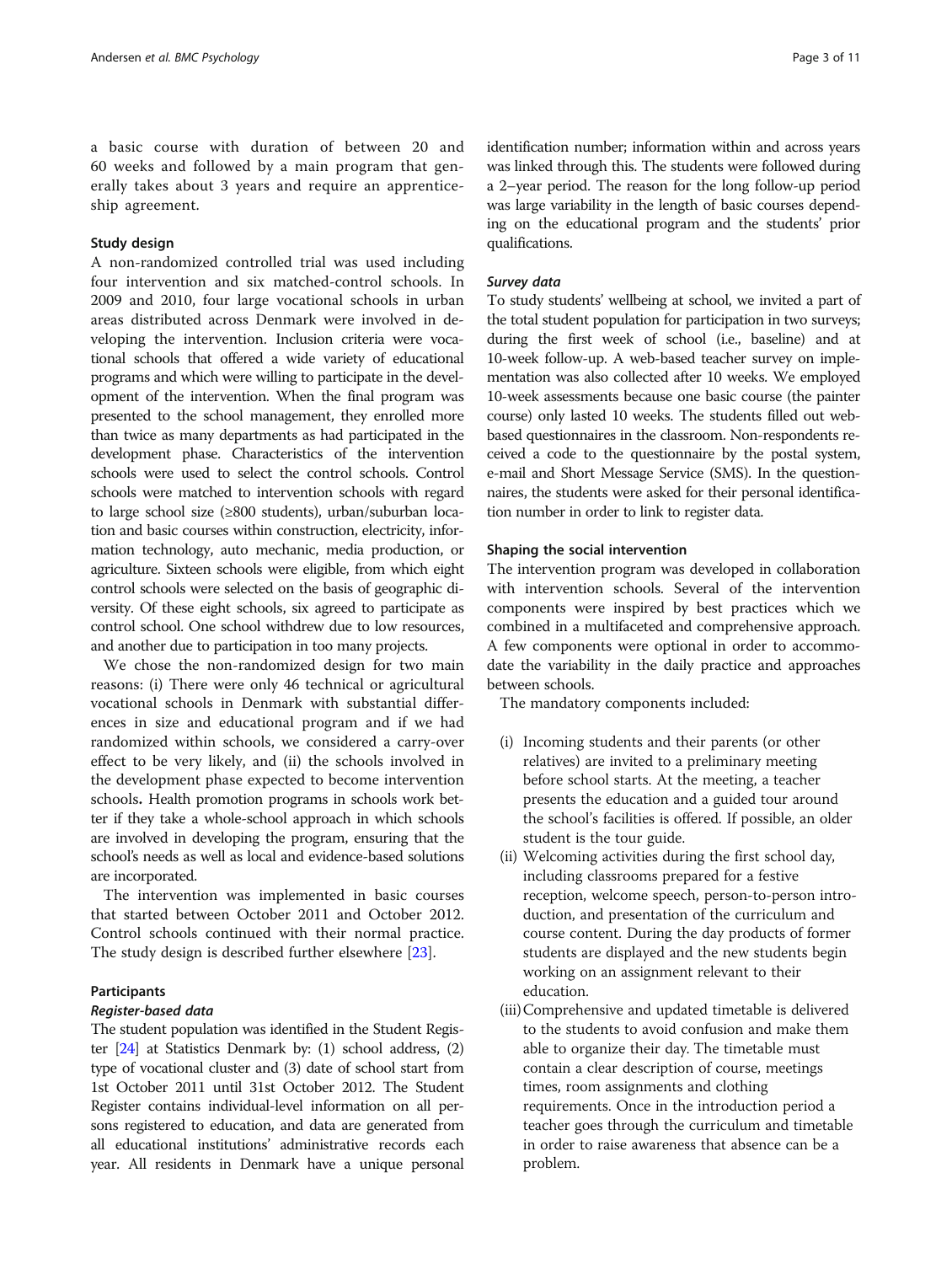- (iv) Each morning, students and a teacher gather together in a class meeting at which coffee/tea or, preferably, a light breakfast is served. The program of the day is planned, both for the class and the individual student. Moreover, students and the teacher talk about anything and everything; both related to school and what goes on outside school. The aim is to focus students on activities of the day and facilitate interactions between students as well as between teachers and students.
- (v) A break policy that comprises scheduled breaks for all students is implemented. This implies that the entire class takes breaks at the same time and no additional breaks, e.g. small smoke breaks, is allowed. The teachers are made aware not to use the term 'smoke break'.
- (vi) Establishment of a pleasant non-smoking environment in order to create a place for students to gather during breaks, for example setting up table football or a cozy sofa area. This area has to serve as an alternative to the smoking areas.

Moreover, two optional components were included: Monthly events during schools hours that included an educational theme integrated with a social activity; Open workshop outside school hours in which students have access to school facilities and a specialist teacher was present. To provide a common platform for understanding the intervention, we have described the compulsory intervention components in terms of behavior change techniques [\[25](#page-10-0)] [see Additional file [1](#page-9-0)]. The behavior change techniques were fitted retrospectively and not used in the development phase. The rationale is described in detail elsewhere [\[21](#page-10-0)]. Due to the nature of the intervention, no blinding was possible in this study.

## Implementation support

Before implementation of the intervention program, we held one meeting for the school management at each intervention school and one or two meetings for middle managers and teachers. These meetings had focus on how to ease the implementation and when to implement. Furthermore, a pamphlet was provided with instruction on implementation and the rationale of the program. During the implementation process, we had discussions (face-to-face or by telephone) with teachers to focus them on target and progress, including solutions for better implementation.

## Measures

## School dropout

Dates of dropout or completion from the Student Register [[24](#page-10-0)] were used to identify school dropout within the follow-up period. The variable was dichotomized into those who completed the basic course or were still registered versus those who dropped out.

## Student wellbeing

Four subscales of student wellbeing were used: school connectedness; student support; teacher relatedness; valuing the profession. The scales were obtained from a Danish version of the Health Behavior in School-aged Children (HBSC) survey [\[26\]](#page-10-0). School connectedness, student support and teacher relatedness have demonstrated adequate validity and reliability among 13 to 15-year-old students [\[27](#page-10-0)]. Inspired by HBSC items on school engagement, new items were developed for the Shaping the Social study to measure valuing the profession (i.e., I am proud of my profession, I feel that I learn many new things about the profession, I enjoy learning about the profession). Student wellbeing was assessed using 13 items with responses given on a 5-point Likert scale ranging from "strongly agree" to "strongly disagree". Sum scores for each subscale were obtained and a higher score indicates better wellbeing. The four-factor model was evaluated by confirmatory factor analysis [\[28\]](#page-10-0). In the current study, Cronbach's alphas were 0.78 for valuing the profession and 0.85 for the other subscales.

## Covariates

We used registers in Statistics Denmark covering information on age, sex, ethnicity, socioeconomic position and prior school dropout [[29](#page-10-0)]. From the Danish Civil Registration System, we obtained information on: age at school start (continuous variable), sex, and ethnicity measured by origin (determined by the listed priority: (1) mother's country of birth, (2) father's country of birth, (3) student's country of birth). Parental income was applied as proxy for socioeconomic position. Information on income was retrieved from the Income Statistics Register in 2011. Parents' disposable income levels were divided into income quintiles for the all Danish residents above 30 years stratified by sex and age, and highest ranking parental income was obtained. Information on prior dropout from vocational education was taken from the Student Register. Life satisfaction, academic self-efficacy and apprenticeship agreement was assessed using student questionnaire. Life satisfaction was measured by the 0–10 Cantril Ladder scale [[30](#page-10-0)] and dichotomized into: high  $(6-10)$  versus low  $(0-5)$ . Academic self-efficacy was measured by the statement: "I can do the hardest school work if I try" [\[31\]](#page-10-0), on which a binary variable reflecting agreement was constructed. A variable was constructed reflecting apprenticeship agreement (yes, no—high potential, no—low potential), based on study-specific items: "Do you have an apprenticeship agreement?" and "What is the possibility that you will get an apprenticeship agreement?"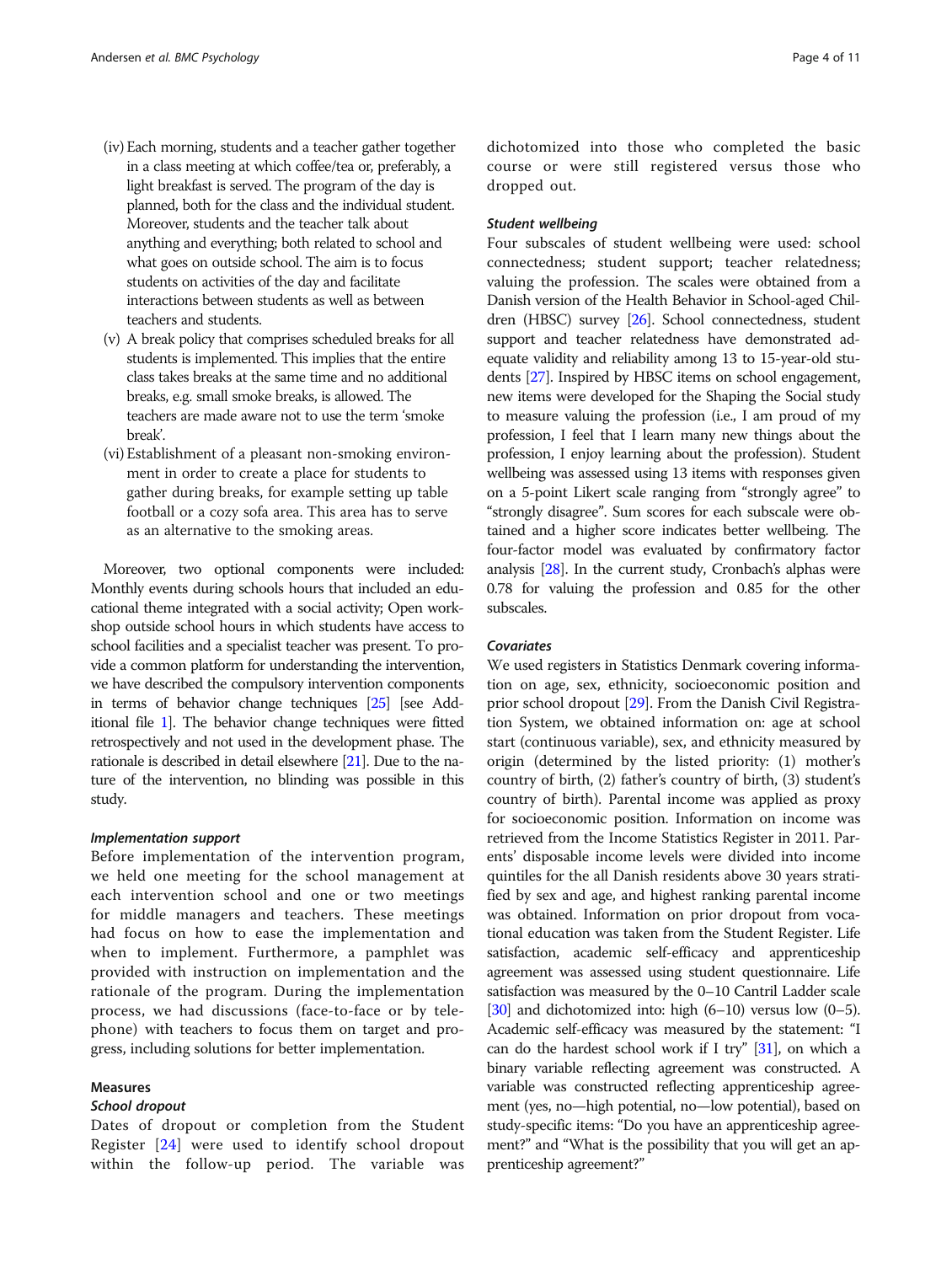## Adherence to intervention

Adherence to the intervention was measured by items reflecting each component of the intervention program. We used response options 'yes', 'no' or 'do not know' (categorized into yes versus no/do not know). The morning meeting component was determined with responses to 'How many days did you or another teacher conduct morning meetings for the class in the preceding week?' (response options: 0, 1, 2, 3, 4, 5,'do not know').

## Statistical analyses

A multilevel logistic regression model was used to estimate the intervention effect on school dropout. We used a two-level model with students at level 1 and teams at level 2, allowing for correlation between students from the same team. The register-based data did not cover information on classes. Consequently, we defined "team" as students entering the same vocational cluster (e.g. construction) in the same term at the same school address. This implied that some classes were in the same team. We identified 49 teams in the intervention arm and 149 teams in the control arm. We adjusted for age, sex, ethnicity, parental income, prior school dropout and type of basic course, to account for potential differences between the intervention and control groups at the study onset [[6\]](#page-9-0), and to increase the precision of effect estimates.

There was missing information on parental income or ethnicity for almost 4% of the students. For intention-to-treat (ITT) analysis, we handled the missing covariate data by multiple imputation, performed with 10 imputations. The variables used for the imputation were sex, age, ethnicity, parental income, living arrangement, and prior and current school dropout. A complete case analysis was used for sensitivity analysis. For all models, a 5% statistical significance level was applied. However, statistical significant  $p$ -values indicate little about the practical significance. A way to understand an intervention effect is offered by the number needed to treat (NNT) method [\[32\]](#page-10-0), which is an estimate of the number of students that need to be subjected to the intervention for one student to benefit. The NNT was estimated for the school dropout outcome using the absolute risk difference and is given by:

1  $p(\hbox{intervention})-p(\hbox{control})$ 

where  $p$  is the proportion of students that did not drop out of school (the improvement).

### Secondary analyses

First, we estimated how the intervention affected each potential mediator using general linear regression. Secondly, we examined how each mediator was associated with school dropout using logistic regression. Finally, we tested the intervention effect on school dropout through the potential mediators. There has been a growing debate about how best to ascertain and estimate mediation. Previous approaches are strongly influenced by the work of Baron and Kenny [\[33\]](#page-10-0), where a potential mediator is simply added to the model and the change in the effect of the primary variable is examined. This approach works in the special case of linear effects without interactions, but is fundamentally flawed otherwise. New approaches are based on the argument that the only requirement for mediation is that the indirect effect is significant. Models based on the concept of natural direct and indirect effects are able to handle non-linear models [[34](#page-10-0), [35](#page-10-0)]. An example is the inverse probability weighting (IOW) approach that make fewer modeling assumptions. It condenses the association between exposure (i.e. the intervention) and mediators, conditional on covariates, into a weight, removing the need to specify a regression model for regression of the outcome on the exposure and mediator. The weight is used to estimate the natural direct effect in a weighted regression analysis [\[36](#page-10-0)]. Practical guidance for conducting mediation analysis using inverse odds ratio weighted estimation approach, including STATA code examples, has been provided by Nguyen et al. [[36](#page-10-0)]. To apply the IOW method, we determined the predicted odds for the intervention from the mediator plus the baseline covariates, obtained in a logistic regression model. Next, we took the inverse of the predicted odds to compute the IOW weights. Total effect on school dropout was estimated using a generalized linear model with a logit link. This analysis was replicated, including the IOW weights, estimating the direct effect by adjusting for the mediator. Ultimately, the indirect effect was calculated by subtracting the direct effect from the total effect. We used bias-corrected bootstrapping (1000 samples) to recover correct standard errors and derive confidence intervals for direct and indirect effects.

The indirect effect (i.e., mediators that explain a possible observed relationship between intervention and school dropout outcome) is identifiable if three assumptions are met: there has to be no unmeasured confounding of (a) the exposure-mediator relation, (b) the exposure-outcome relation, and (c) the mediator-outcome relation  $[36]$  $[36]$  $[36]$ . These assumptions follow from standard epidemiological concepts of confounding. To adjust for the potential confounding of the non-randomized design (the first two assumptions), we included baseline age, sex, ethnicity, parental income, prior school dropout and type of basic course. To adjust for the potential confounding of the mediator–outcome relationship, we additionally adjusted for self-reported life satisfaction, academic self-efficacy and apprenticeship agreement measured at baseline [[37](#page-10-0)–[39](#page-10-0)].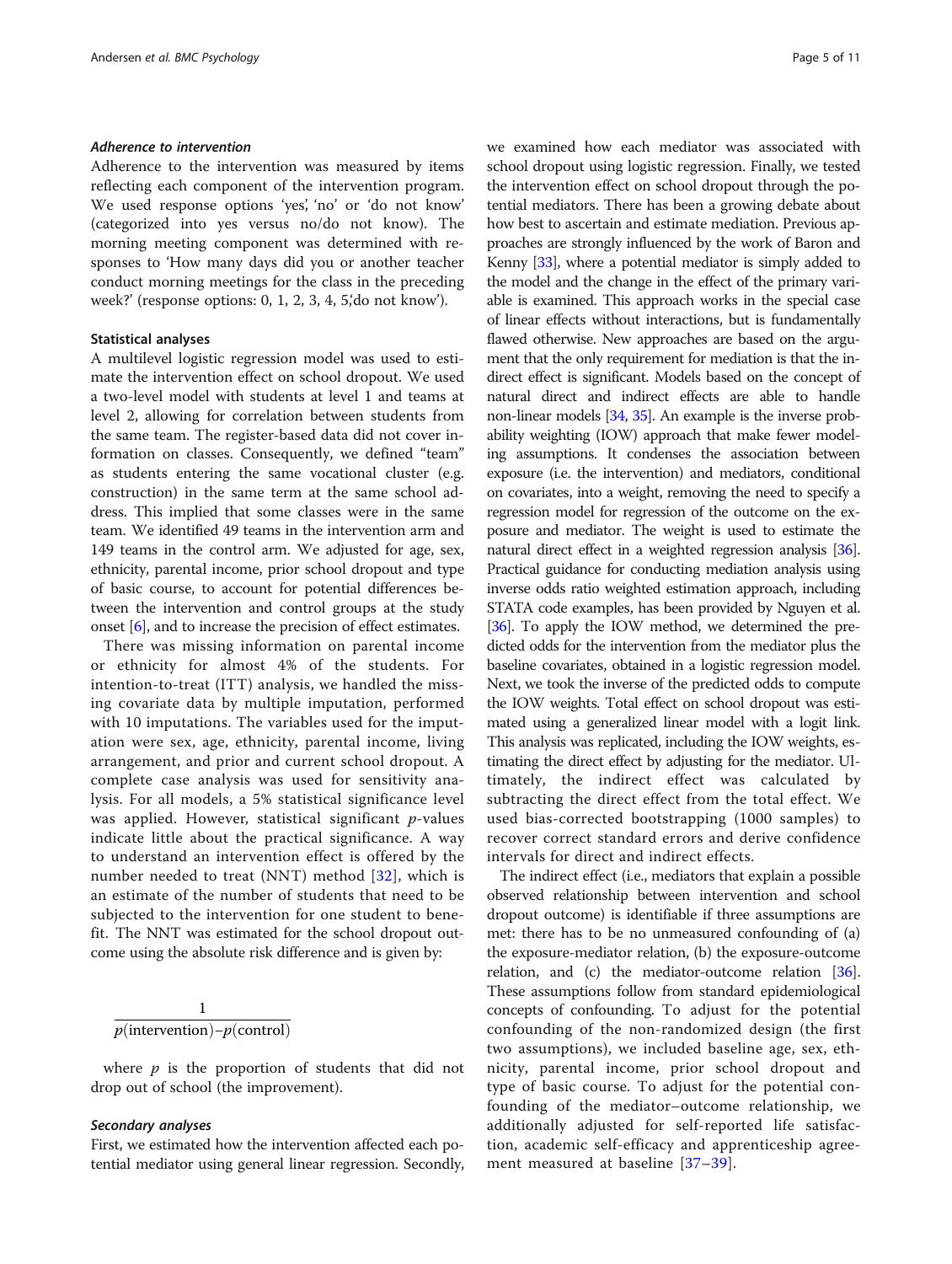Analyses were performed using SAS v9.4 (SAS Institute Inc., Cary, NC) and the mediation analyses were completed by Stata v14.0 (StataCorp LP, College Station, TX).

## Results

## Participant flow and baseline characteristics

A total of 3794 students were registered in intervention schools and 6396 students in control schools ( $n = 10,190$ ) (Fig. 1). The survey sample included 1019 students in the intervention condition and 1377 students in the control condition ( $n = 2396$ ) (Fig. 1).

Of the 10,190 students, mean age was 22 years, and 2984 (29%) had a history of prior school dropout (Table [1](#page-6-0)). Non-western students and men were under-represented in the intervention group. There was no loss to follow-up on primary outcome (i.e., school dropout). Compared to the total student population, a lower proportion of students in the survey sample were of non-western origin and had previously dropped out of vocational education and a higher proportion were living with parents [see Additional file [2\]](#page-9-0).

## Intervention effect on school dropout

At 2-year follow-up, the dropout rates were 36% in the intervention group and 40% in the control group (Fig. [2](#page-6-0)), corresponding to number needed to treat (NNT) of 31. The intention to treat analysis (ITT) showed that intervention students had an odds ratio (OR) of 0.86 (confidence interval (CI): 0.74, 0.99;  $p = 0.046$ ) for dropout compared to

control students. The complete case analysis produced similar results to the ITT analysis (OR = 0.84, 95% CI: 0.72, 0.98;  $p = 0.028$ ).

When examining the intervention effect measured at 6, 9, 12, and 18-month follow-up, respectively, the odds ratios were similar to the 2-year assessment. The magnitude of difference in dropout between the intervention and control group though increased (e.g., at 6 month school dropout rates in intervention and control groups was 24% and 26%, respectively, as shown in Additional file [3](#page-9-0)).

## Intervention effect on school dropout mediated through student wellbeing

At 10-week follow-up, students in the intervention group showed higher mean scores for school connectedness ( $p < 0.01$ ) and valuing the profession ( $p < 0.05$ ) than students in the control group (Table [2](#page-7-0)). The odds ratio for the effect that the intervention had on school dropout through school connectedness was 0.92 (95% CI: 0.85, 0.99),  $p < 0.05$ ). The mediation analysis did not identify any effect of the intervention on dropout beyond the effect mediated via school connectedness ( $OR = 0.99$ , 95% CI: 0.82, 1.24) (Fig. [3\)](#page-7-0).

## Effects of student wellbeing on school dropout

Higher levels of school connectedness, student support, teacher relatedness, and valuing the profession were all associated with reduced school dropout (Table [2](#page-7-0)). In

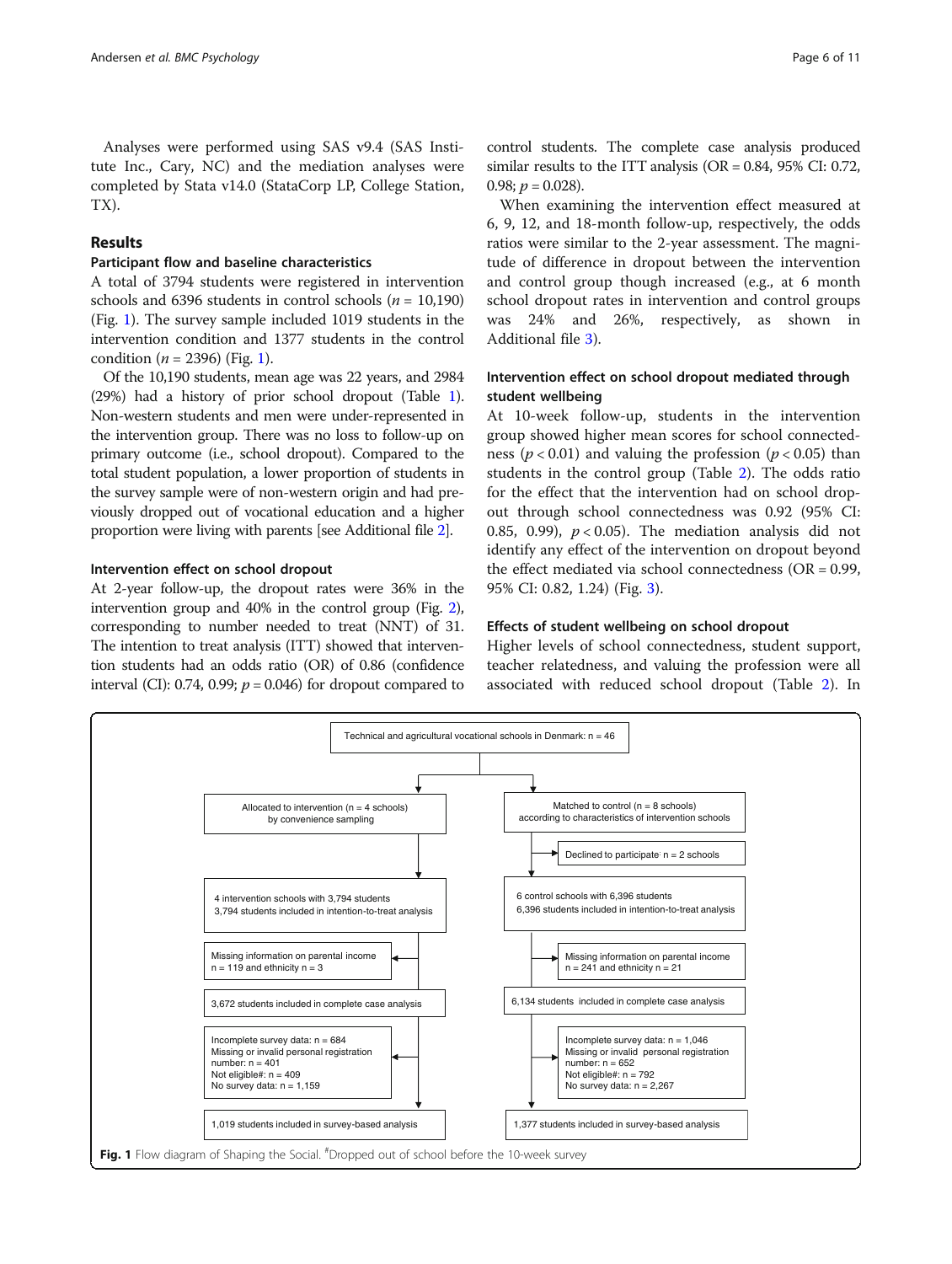|                              | Intervention   | Control        |
|------------------------------|----------------|----------------|
|                              | $(n = 3794)$   | $(n = 6396)$   |
| Age (years), mean $\pm$ SD   | $21.8 \pm 6.3$ | $21.5 \pm 5.6$ |
| Men, n (%)                   | 2928 (77)      | 5357 (84)      |
| Non-western ethnicity, n (%) | 206 (5.4)      | 840 (13)       |
| Living with parents, n (%)   | 2106 (56)      | 3567 (56)      |
| Parental income, n (%)       |                |                |
| 1 Lowest                     | 306 (8.3)      | 592 (9.6)      |
| 2                            | 645 (18)       | 1004 (16)      |
| 3                            | 830 (23)       | 1350 (22)      |
| $\overline{4}$               | 1021 (28)      | 1530 (25)      |
| 5 Highest                    | 873 (24)       | 1679 (27)      |
| Parental education, n (%)    |                |                |
| High                         | 1022 (28)      | 1939 (32)      |
| Medium                       | 1973 (54)      | 3058 (50)      |
| Low                          | 648 (18)       | 1072 (18)      |
| Prior school dropout, n (%)  | 1128 (30)      | 1856 (29)      |

<span id="page-6-0"></span>Table 1 Baseline characteristics of the student population<sup>a</sup>  $(N = 10.190)$  by intervention and control

<sup>a</sup>All students who were enrolled at technical or agricultural departments at 4 intervention schools and 6 control schools

particular, the dropout rate was reduced by higher units of school connectedness (OR = 0.84, 95% CI: 0.79, 0.89) and valuing the profession (OR = 0.82, 95% CI: 0.78, 0.87).

## Adherence to intervention

The adherence to Shaping the Social was highest for introduction activities; 97% had prepared the classroom for a festive reception on the first school day and presented the curriculum and course content for the new students (Table [3\)](#page-8-0). The adherence was lowest for break policy; 38% of the intervention classes complied with the break policy.

## **Discussion**

We found that Shaping the Social students were less likely than control students to drop out from vocational education. Our results indicate that the intervention effect was mediated through school connectedness. Moreover, we demonstrated that the risk of dropping out decreased with improved student wellbeing, i.e. school connectedness, student support, teacher relatedness and valuing the profession; however, no intervention effects were found for student support, teacher relatedness, or valuing the profession.

Public health significance is not easily translated into clinical or personal significance. However, we estimated that the number needed to treat was 31, meaning that, on average, 31 students must be exposed to Shaping the Social to prevent one student from dropping out. In the regular vocational classes (i.e. control classes) 40% drop out which equals 12 of 31 students; helping one out of 12 students to succeed in the educational system seems significant. A meta-analysis of dropout interventions in high schools found an average eight percentage point reduction in dropout between intervention programs and regular educational programs [\[40\]](#page-10-0). In our study, we found a four percentage point difference. The interventions included in the meta-analysis occurred over a long time, about two school years, while the current study averaged 5 months (i.e., the duration of the basic courses), which might account for some of the difference.

As with comparable interventions conducted among a younger student population [[10\]](#page-9-0), we found that Shaping the Social had positive impact on increasing school connectedness. The lack of effects from the other mediators might be due to sensitivity and intensity. Provided that social support is the product of relationships that develop and change slowly, significant effects may not be found until longer-term follow-up; in this study we measured wellbeing at week 10. Secondly, there might be measurement issues relating to the items used to capture the wellbeing factors. Finally, the intervention might not have been intensive enough to create an impact on social support. Low implementation is a well-known problem in school-based interventions [\[11](#page-9-0)]. Public health interventions work through social processes and, in our case, the implementation depended on the readiness of the teachers [\[41](#page-10-0)]. Data from the study indicated that restructuring the daily school practices might be a harder task

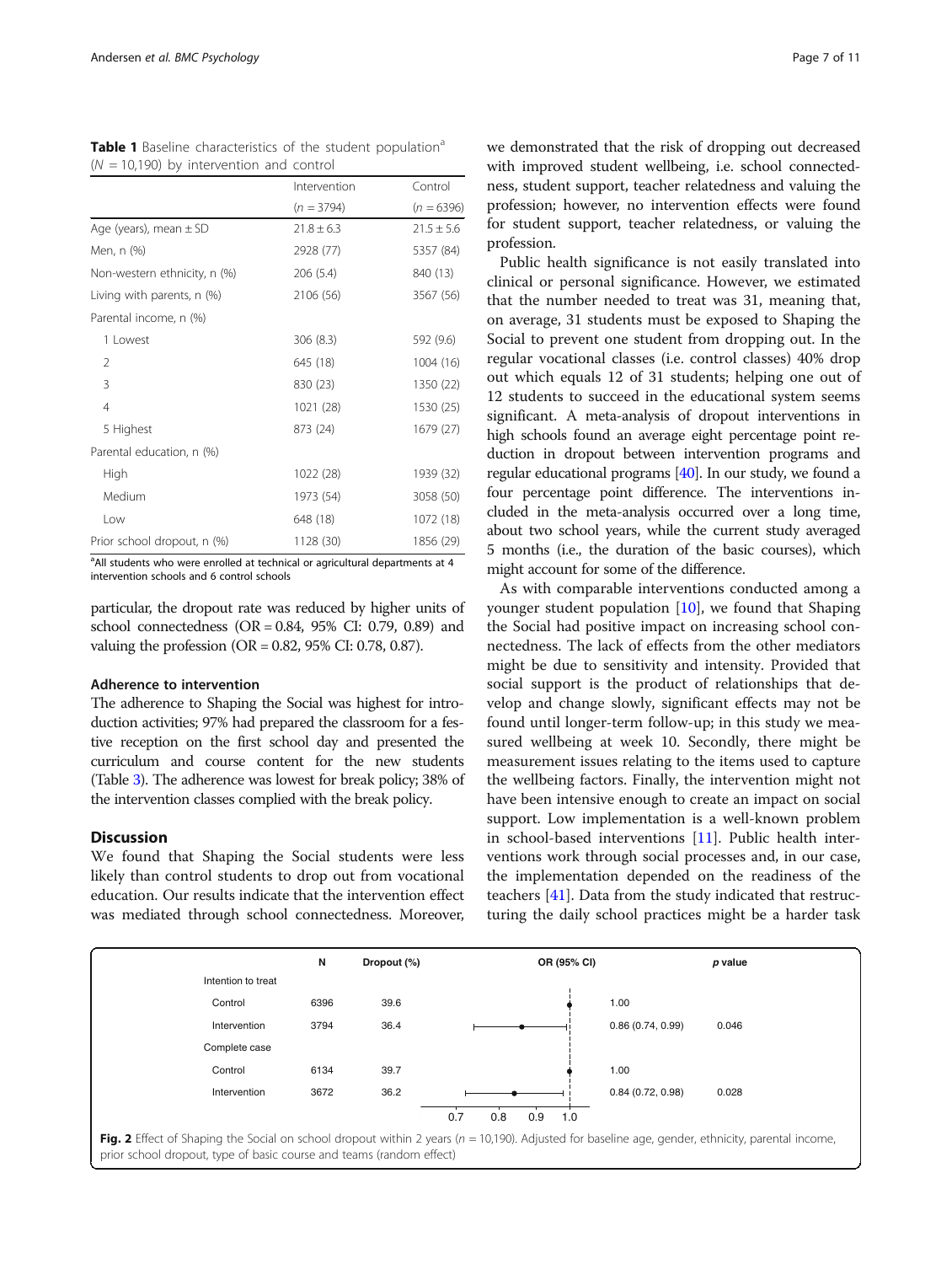|                        | Intervention effect on mediator       | Mediator effect on dropout         | Intervention effect on dropout through mediator |
|------------------------|---------------------------------------|------------------------------------|-------------------------------------------------|
|                        | Mean difference (95% CI) <sup>a</sup> | OR (95% CI) <sup>ab</sup>          | OR (95% CI) <sup>a</sup>                        |
| School connectedness   | $0.22$ (0.09, 0.35) <sup>**</sup>     | $0.84$ (0.79, 0.89) <sup>***</sup> | $0.92(0.85, 0.99)^{*}$                          |
| Student support        | $0.19$ ( $-0.07$ , 0.44)              | $0.95(0.93, 0.98)^{**}$            | 0.95(0.88, 1.03)                                |
| Teacher relatedness    | $0.07$ ( $-0.10$ , 0.24)              | $0.91$ (0.87, 0.95) <sup>***</sup> | 0.96(0.88, 1.03)                                |
| Valuing the profession | $0.17$ (0.02, 0.31) <sup>*</sup>      | $0.82$ (0.78, 0.87) <sup>***</sup> | 0.95(0.88, 1.03)                                |

<span id="page-7-0"></span>Table 2 Intervention effect on mediators, mediators' effect on dropout, and intervention effect on dropout through mediators  $(N = 2396)$ 

 $p < 0.05$ ;  $\frac{1}{2}p < 0.01$ ;  $\frac{1}{2}p < 0.001$ <br>and insted for baseline age sex at

<sup>a</sup>Adjusted for baseline age, sex, ethnicity, parental income, prior school dropout, life satisfaction, academic self-efficacy, apprenticeship agreement

**b**Adjusted for intervention condition

than implementing new practices regarding how to welcome new students. For example, only 36% of classes had daily morning meetings whereas the majority of classes had implemented the introduction activities. The fact that the introduction activities seemed easier to implement may explain the effects of our study, given that a welcoming environment might be a major factor for promoting school connectedness [\[42\]](#page-10-0) and preventing dropout [\[43\]](#page-10-0).

The finding that student wellbeing was related to school dropout, independently of the intervention, underscores the importance of the school environment for vocational students. This association is well-established among younger students [\[44](#page-10-0)]; our study showed that particular school connectedness and valuing the profession developed during the first few months of school were strong determinants for completing the education.

Strengths of the present study included the use of register-based data which led to the obtainment of objective measures and inclusion of the entire student population. Therefore, misclassification of the outcome and risk of attrition bias were avoided. Furthermore, the intervention was carefully developed in order to fit to the setting [[45\]](#page-10-0), however evaluating programs anchored in an ecological approach is a challenge [[46\]](#page-10-0). A way of dealing with its complexity is unpacking the theory of change [\[47\]](#page-10-0). As such, we examined the associations between the intervention, potential mediators and school dropout. Students who had already dropped out of school were not included in the

questionnaire subsample, thus change in the mediator preceded change in the outcome as required for establishing a causal relation [[48](#page-10-0)]. Moreover, we tested whether the student wellbeing outcomes were predictive of school dropout (independently of intervention) which is a way to validate the theoretical construction of the program theory and can inform future intervention developers about which determinants to target [[47](#page-10-0), [49](#page-10-0)].

There are a number of notable limitations of this study. The selected schools were not randomly assigned, leading to potential selection bias. Random allocation of intervention and control schools was not feasible due to the heterogeneous nature and a limited number of Danish vocational schools. Additionally, randomization was not a logical choice; it was natural for the schools that took part in the development of the intervention program to apply it and we hypothesized that it will make the intervention program work better [[50](#page-10-0)]. To avoid selection bias, control schools were selected to be minimally different from the intervention group, and the statistical analyses were controlled for potential confounders. Still, it is possible that important covariates were omitted and unobserved confounding may have occurred. Interestingly, the meta-analysis by Wilson and colleagues [\[11\]](#page-9-0) demonstrated that randomized and non-randomized studies of dropout prevention programs had equivalent effect sizes.

The survey sample precluded generalizations of our results regarding student wellbeing to students who dropped

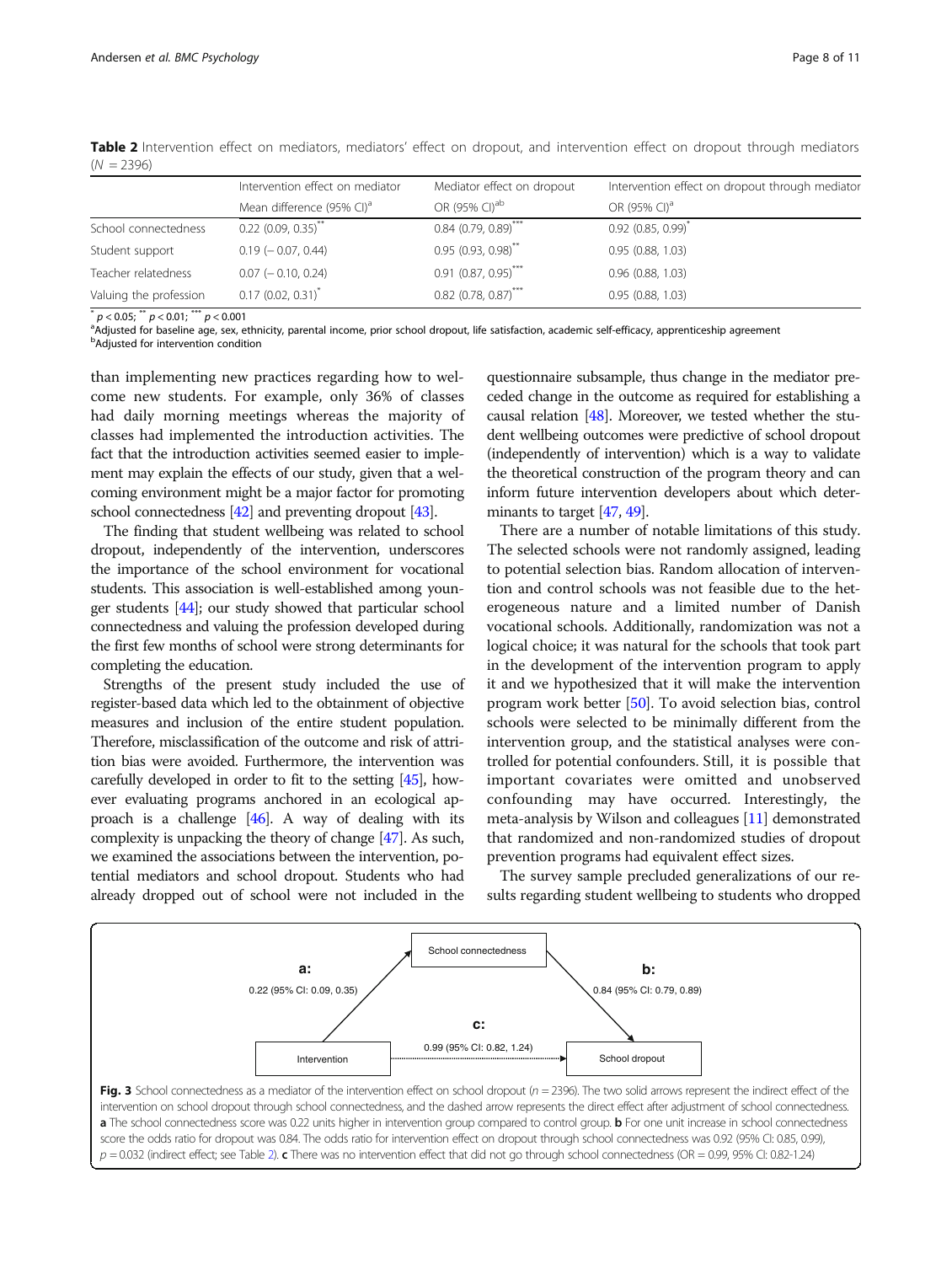<span id="page-8-0"></span>Table 3 Teacher-reported implementation degree

|                                                                          | Number of classes | Implemented,<br>n (%) |
|--------------------------------------------------------------------------|-------------------|-----------------------|
| 1. Meeting before school start                                           |                   |                       |
| A preliminary meeting was held                                           | 73                | 63 (86%)              |
| Relatives invited                                                        | 62                | 56 (90%)              |
| Guided tour around the school's facilities                               | 63                | 36 (57%)              |
| Gathered in educational tracks                                           | 51                | 40 (78%)              |
| 2. Welcoming at first school day                                         |                   |                       |
| Classroom prepared for a festive reception                               | 72                | 70 (97%)              |
| Welcome speech                                                           | 72                | 59 (82%)              |
| A round of person-to-person introductions                                | 72                | 57 (79%)              |
| Students work in groups on an assignment relevant to the education       | 72                | 45 (63%)              |
| Display of products of former students                                   | 72                | 46 (64%)              |
| Presentation of the curriculum and course content                        | 71                | 69 (97%)              |
| Plan for the day, so others can take over                                | 72                | 57 (79%)              |
| 3. Clear and detailed timetable                                          |                   |                       |
| Clear description of time                                                | 72                | 67 (93%)              |
| Clear description of classrooms' location                                | 72                | 62 (86%)              |
| 4. Morning meetings every school day                                     |                   |                       |
| Class meetings (number of days per week):                                |                   |                       |
| 5                                                                        | 72                | 26 (36%)              |
| $\overline{4}$                                                           | 72                | 7 (10%)               |
| 3                                                                        | 72                | 10 (14%)              |
| $\overline{2}$                                                           | 72                | 6 (8%)                |
| -1                                                                       | 72                | 10 (14%)              |
| $\Omega$                                                                 | 72                | 13 (18%)              |
| Beverage or food served                                                  | 59                | 29 (49%)              |
| 5. Break policy                                                          |                   |                       |
| Entire class taking breaks at the same time and smoke breaks not allowed | 72                | 27 (38%)              |
| 6. Pleasant non-smoking place to gather during breaks                    |                   |                       |
| Existence of a pleasant non-smoking place (e.g. table football)          | 72                | 43 (60%)              |

Table reproduced from published article regarding proximal effects [[28\]](#page-10-0)

out during the first 10 weeks of school. Additionally, student wellbeing was assessed by self-report. Self-report will always be an issue when using questionnaire-based data. Although the students were guaranteed confidentiality and informed of the exclusion of identification, social desirability bias may have occurred. However, it is likely that such a bias is non-differential, because the students were probably not aware of participating in an intervention study.

The trial registration was done retrospectively rather than prospectively. Prospective trial registration reduces the temptation to either not publish or only publish selective results from completed trials [[51](#page-10-0)]. Our reason for the retrospective registration was lack of awareness; however the registration was still done during the data collection process and before the data analysis.

## Conclusions

Our study suggested that Shaping the Social was effective in reducing dropout for vocational school students; however the dropout rate remained high in the intervention group. The intervention effect was mediated through students' feeling of being connected to their school; however independently of the intervention both school connectedness, student support, teacher relatedness and valuing the profession were identified as important factors in preventing dropout. Improving the school environment should be a central part of preventing dropout from vocational school, thus more research to explore how to further develop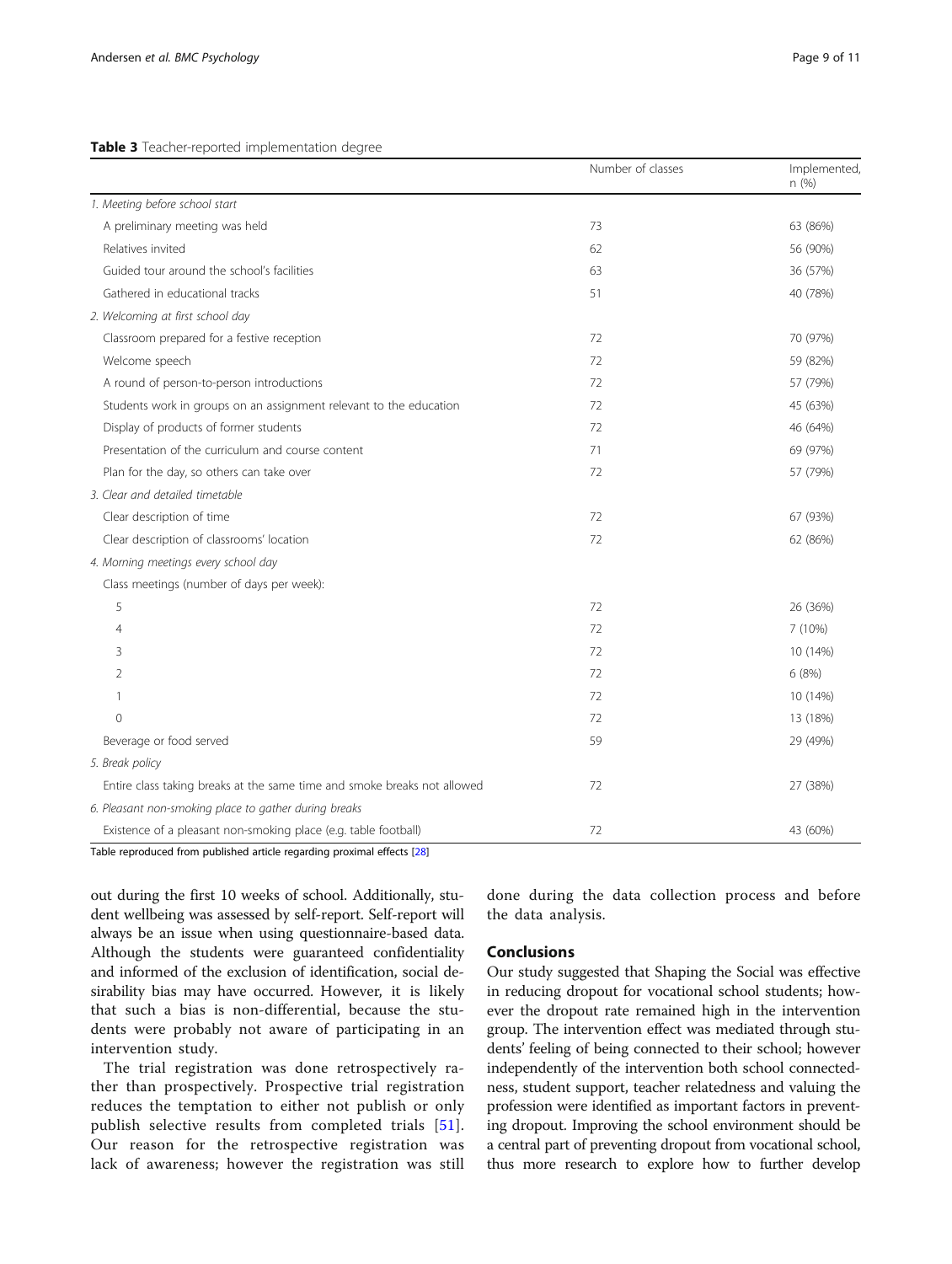<span id="page-9-0"></span>positive peer relationships and teacher-student relationships is warranted. Additionally, future research should also look at how to make implementation feasible within the existing organizational challenges. Making significant changes to everyday school life at a heterogeneous educational organization, as the Danish vocational school system represent, requires that school managers are continually supporting the teachers by delivering resources (e.g. time and information) and take part in regular meetings at which clarifying questions and disputed points are discussed.

## Additional files

[Additional file 1](https://doi.org/10.1186/s40359-018-0258-8) Identifying Shaping the Social intervention content using the behavior change techniques (BCT) taxonomy (v1) and linked to the theoretical determinants of behavior change (TDF). (DOCX 23 kb)

[Additional file 2](https://doi.org/10.1186/s40359-018-0258-8) Baseline characteristics of students in survey sample  $(N = 2396)$ , by intervention and control groups. (DOCX 20 kb)

[Additional file 3](https://doi.org/10.1186/s40359-018-0258-8) Odds ratios (OR) for school dropout at 6, 9, 12, 18 and 24 month follow-up in intervention group compared to control group. Odds ratios estimated from complete case analysis adjusted for age, sex ethnicity, parental income, prior school dropout, type of basic course and classes (random effect).  $N = 9652$ . (DOCX 28 kb)

#### Abbreviations

CI: Confidence interval; ICC: Intra class correlation coefficient; IOW: Inverse odds weighting; ITT: Intention to treat; N: Number; OR: Odds ratio; SD: Standard deviation

#### Acknowledgements

The authors are grateful to all the students, teachers, counsellors, and managers at the participating vocational schools. We thank the researchers who supported the research process by their participation in the study, including data collection, data management, and qualitative research.

#### Funding

Shaping the Social was financially supported by TrygFonden (Denmark). The PhD scholarship for SA was co-financed by University of Southern Denmark. The funders had no role in study design, data collection, analyses, interpretation of results, or writing the paper.

## Availability of data and materials

The datasets generated during the current study are not publicly available due to data being stored by Statistics Denmark. The authors cannot share or make the dataset publicly available because it is illegal to export individual level data. Interested readers or researchers have to request Statistics Denmark [\(https://www.dst.dk/en](https://www.dst.dk/en)) and contact the corresponding authors of this study.

#### Authors' contributions

SA conceived and designed the effect evaluation, conducted the statistical analyses, and wrote the initial draft. JST and TH contributed to the analytic strategy and provided guidance and substantial feedback on the manuscript. AKE contributed to the statistical analyses. MHR and LI developed the intervention and conducted the qualitative research. All authors contributed to the interpretation of data and approved the final manuscript.

## Ethics approval and consent to participate

All procedures were in accordance with the ethical standards of the 1964 Helsinki declaration and its later amendments or comparable ethical standards. The study received approval from the Danish Data Protection Agency (record number 2011-54-1265) and the school managements. Formal ethical approval is not required for this type of study in Denmark, as was confirmed by The Danish National Committee on Health Research Ethics. The data was managed and stored in servers held by Statistics Denmark, who offers remote access to linked data at the individual level, and

encrypted personal identification numbers ensured confidentiality and full anonymity. The surveys and the project were introduced to students as a study about wellbeing and health behaviour with focus on preventing school dropout. The students were given oral as well as written information that participation in the surveys was voluntary and that their information would be used for research purposes only and treated confidentially. The students had the opportunity to ask clarifying questions to the research group during the data collection sessions or by contacting the research group by phone and by email. Completion of survey was deemed to be agreement of consent from the participants. Based on Danish legislation and ethical constraints, young people above 15 years old can make an independent decision to participation in surveys without parental consent [\[52\]](#page-10-0).

#### Consent for publication

Not applicable.

#### Competing interests

The authors declare that they have no competing interests.

## Publisher's Note

Springer Nature remains neutral with regard to jurisdictional claims in published maps and institutional affiliations.

#### Author details

<sup>1</sup> Centre for Intervention Research in Health Promotion and Disease, National Institute of Public Health, University of Southern Denmark, Studiestræde 6, DK-1455 Copenhagen K, Denmark.<sup>2</sup> National Research Centre for Disadvantaged Children and Youth, Kronprinsesse Sofies Vej 35, Frederiksberg, Denmark. <sup>3</sup>National Institute of Public Health, University of Southern Denmark, Studiestræde 6, DK-1455 Copenhagen, Denmark.

## Received: 29 December 2017 Accepted: 5 September 2018 Published online: 12 September 2018

#### References

- Mackenbach JP, Stirbu I, Roskam AJ, Schaap MM, Menvielle G, Leinsalu M, Kunst AE. Socioeconomic inequalities in health in 22 European countries. N Engl J Med. 2008;358(23):2468–81.
- 2. Winkleby MA, Jatulis DE, Frank E, Fortmann SP. Socioeconomic status and health: how education, income, and occupation contribute to risk factors for cardiovascular disease. Am J Public Health. 1992;82(6):816–20.
- 3. OECD: Education at a glance 2016. OECD indicators. Paris: OECD Publishing; 2016.
- 4. Cedefop. Keeping young people in (vocational) education: what works? In: European Centre for the Development of Vocational Training; 2013.
- 5. De Witte K, Cabus S, Thyssen G, Groot W, van den Brink HM. A critical review of the literature on school dropout. Educ Res Rev. 2013;10(0):13–28.
- 6. Rumberger R, Lim SA. Why students drop out of school. A review of 25 years of research. In: vol. Project report no. 15. Santa Barbara: University of California; 2008.
- 7. Freeman J, Simonsen B. Examining the impact of policy and practice interventions on high school dropout and school completion rates: a systematic review of the literature. Rev Educ Res. 2015;85(2):205–48.
- 8. Dooris M. Holistic and sustainable health improvement: the contribution of the settings-based approach to health promotion. Perspect Public Health. 2009;129(1):29–36.
- 9. Dupréré V, Leventhal T, Dion E, Crosnoe R, Archambault I, Janosz M. Stressors and turning points in high school and dropout. A stress process, life course framework. Rev Educ Res. 2015;85(4):591–629.
- 10. Chapman R, Buckley L, Sheehan M, Shochet I. School-based programs for increasing connectedness and reducing risk behavior: a systematic review. Educ Psychol Rev. 2013;25(1):95–114.
- 11. Wilson SJ, Lipsey M, Tanner-Smith E, Huang CH, Steinka-Fry KT. Dropout prevention and intervention programs: effects on school completion and dropout among school-aged children and youth: a systematic review. Campbell Syst Rev. 2011;8:1–62.
- 12. Ryan RM, Deci EL. Self-determination theory and the facilitation of intrinsic motivation, social development, and well-being. Am Psychol. 2000;55(1):68–78.
- 13. Osterman KF. Students' need for belonging in the school community. Rev Educ Res. 2000;70(3):323–67.